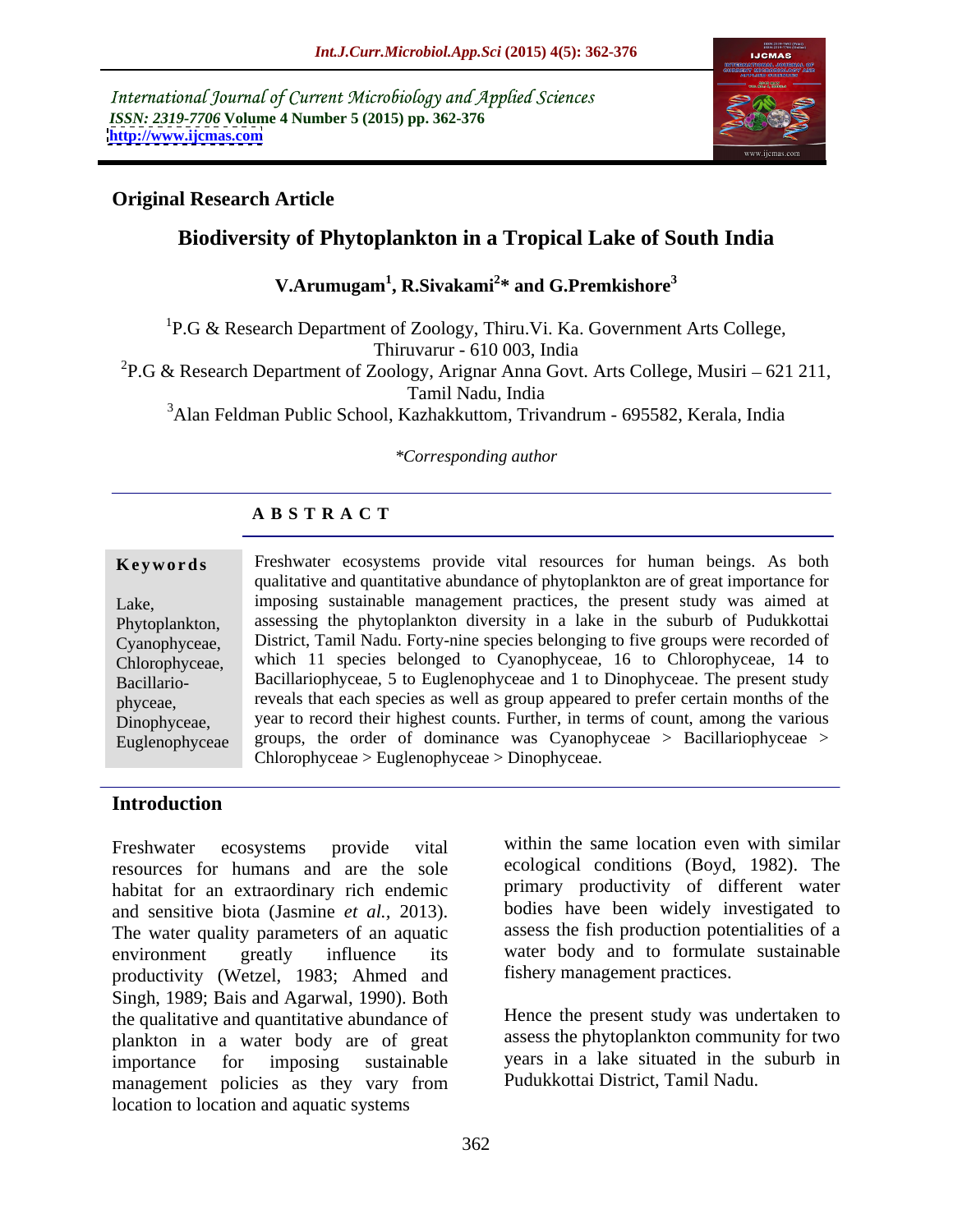Water samples were drawn from surface and while oxidizable organic matter. alkalinity (MOA) were analysed in the field itself, all other variables were analysed in the laboratory. Duplicate samples of all variables were taken and the average values

The atmospheric, surface and bottom water temperatures were measured using a centigrade mercury thermometer calibrated<br>monthly basis. The samples were to 100°C. Atmospheric temperature was measured in shade, while surface water temperature was analysed by taking the solution was also added as a preservative. surface water in a container and then measuring it. Bottom water temperature was recorded by using a Friedinger's water sampler. The water level of the lake was measured using a graduated rope provided with a weight at one end. The measurement  $al., 1946; Desikachary, 1959; Starmach,$ was done on every sampling day at a 1966; Pennak, 1978; Rippka et al., 1979; particular spot. While the transparency of the water column was measured using a Secchi's disc, total dissolved solids (TDS) was estimated by evaporating the water samples in a porcelain dish (Saxena, 1987); dissolved oxygen (DO) was estimated using unmodified Winkler's method (Ellis *et al.,* 1984). While free carbondioxide (free  $CO<sub>2</sub>$ ) and alkalinity (phenolphthalein and methyl orange) were determined according to Saxena (1987), pH was measured in the field itself with a digital pH pen (Hanna) and electrical conductivity was measured using a water analysis kit (Elico). Nutrients like phosphate, silicate, ammonia-nitrogen, nitrite-nitrogen, sulphate, calcium and

**Materials and Methods magnesium** were estimated according to **Physico-chemical variables**  was estimated after Mackereth (1961) and bottom and stored in separate polyethylene nitrogenous organic matter and suspended bottles for later analyses in the laboratory. solids were done following APHA (1995), While some physico-chemical variables like Trivedy and Goel (1986) and Taylor (1949), estimation of dissolved oxygen (DO), biological oxygen demand (BOD) was hydrogen-ion- concentration (pH), free estimated following the procedure of Sawer carbondioxide (free  $CO<sub>2</sub>$ ), phenolphthalein and Bradney (1946) and chemical oxygen alkalinity (PPA) and methyl orange demand (COD) as per Moore *et al.* (1949). APHA (1995). Nitrate-nitrogen  $(NO<sub>3</sub>-N)$ chloride after Strickland and Parsons (1972). While oxidizable organic matter,

### **Phytoplankton analysis**

taken.  $\phi$  the help of a satin net (pore diameter  $4.5\mu$ ) Surface water samples were collected with fitted to an aluminium frame between 7:00 and 8:00 am for a period of two years (2011- 12 and 2012-13). Collection was done on a monthly basis. The samples were immediately transferred to glass containers for later microscopic analyses. Lugol's Care was also taken to observe some fresh samples. The counting of algae was done using a Sedgwick-Rafter Counting Cell (Saxena, 1987). Samples were isolated and identified by standard methods (Pearsall *et al.,* 1946; Desikachary, 1959; Starmach,1966; Pennak, 1978; Rippka *et al.,* 1979; Prescott *et al.,* 1982; Adoni and Vaishy, 1985; Trivedy *et al.,* 1987; Sridharan, 1989). In addition, diversity indices were also calculated following Trivedy *et al.* (1987). Finally, the results obtained in the present study were statistically treated for a meaningful discussion.

### **Results and Discussion**

The important physiochemical variables along with important nutrients that were estimated during the period of study are presented in Tables 1 and 2.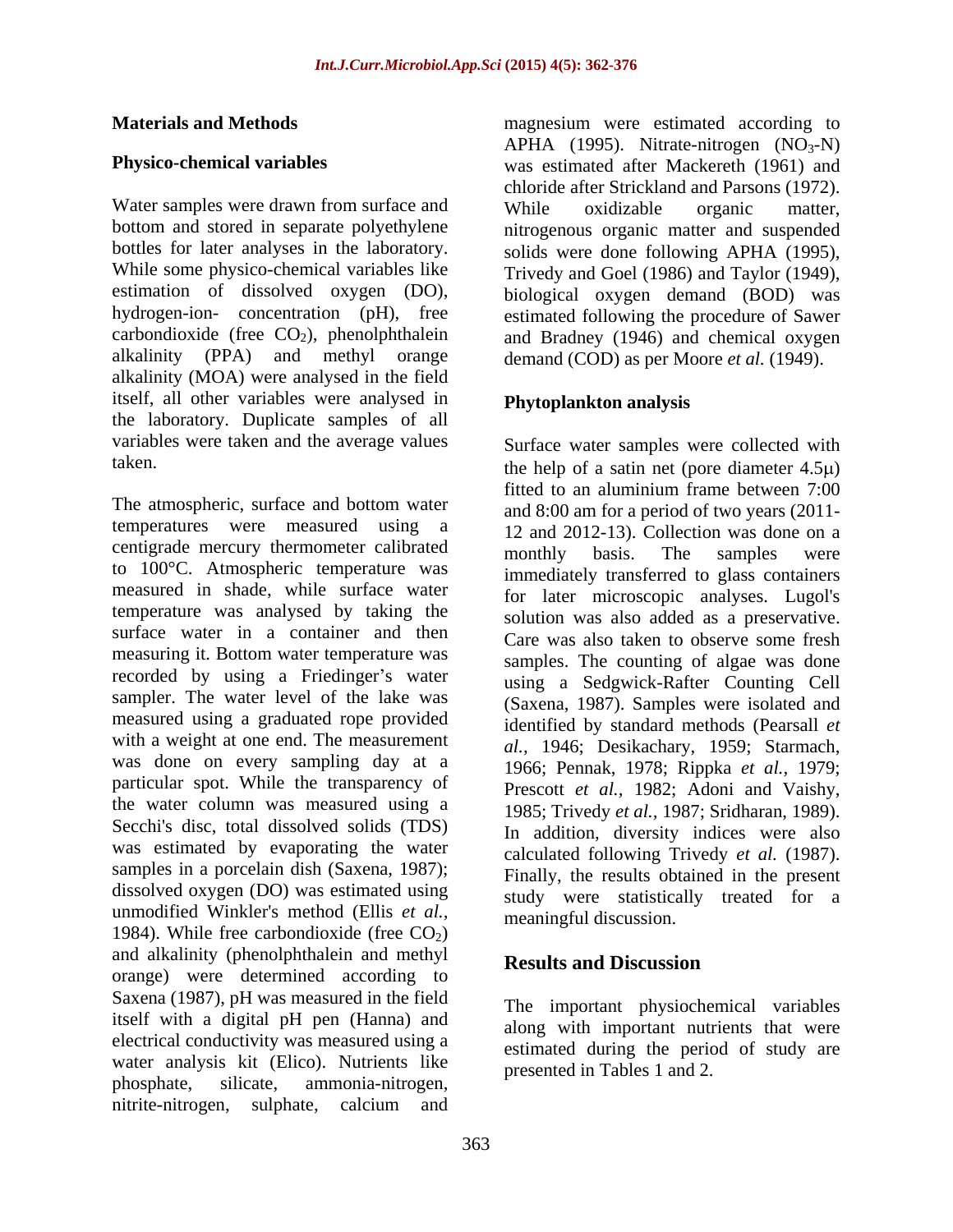groups - Cyanophyceae, Chlorophyceae,

Table 3 records the various cyanophycean Further, Ganapati *et al.* (1953) also year study in Aathivayal Lake. As evident species each belonging to the genus to the genus *Gleocapsa, Gleocystis, Lyngbya* 

A comparison of the perennial species 0.04,  $NH_3 = 0.06$ ,  $NO_3 = 0.12$ , OOM = reveals that *L. allorgi* and *O. limosa* preferred the month of August while *A. circinalis* preferred September and As to the presence of Cyanophyceae, *M. aeruginosa,* December to occur in Pennak (1955) suggested that *Microcystis* maximum numbers. Thus, even though all could be considered as an indicator of these species were perennial, they preferred certain months of the year to occur in that *M. aeruginosa* as an indicator of maximum numbers. The other eutrophication. Nevertheless, Prasad and cyanophycean species also showed the same Jonna (1994) regarded cyanophytes to play a trend. Nevertheless, an overall comparison significant role in fish production while reveals that they generally preferred the Ganapati *et al.* (1953) cautioned that period between August and December within which they appeared to prefer August to form a dense scum on the surface as they - September the most as 7 of the 11 species recorded their maximum counts during this

recorded their preference for the summer

The various phytoplankters that occurred in reveals that Ganapati*et al.* (1953) reported the lake during the period of study are maximal amount of Cyanophyceae to occur presented in tables 3–7. Phytoplankters were when temperature, pH, PPA and MOA were represented by 47 species belonging to five high. In the present study, though there was Bacillariophyceae, Euglenophyceae and there was a direct correlation with pH, PPA Dinophyceae. and MOA as they were on the higher side species that were recorded during the two suggested that increased silicates and from the table, a total of 11 cyanophycean cyanophycean counts. This appeared to be species were recorded. This included 2 true in the present study also as highest *Anabaena, Microcystis* and *Oscillatoria* above nutrients were also high. In addition, followed by a single species each belonging literature also indicates that many workers and *Phormidium*. However, among these Cyanophyceae and nutrients like calcium, species, only 4 were perennial (*Anabaena*  ammonia, nitrate and oxidizable organic *circinalis, Lyngbya allorgi, Microcystis* matter (Rao, 1977; Hegde and Bharathi, *aeruginosa* and *Oscillatoria limosa*). 1985, Sivakami, 1996). This appears to be no significant correlation with temperature, when cyanophyceal counts were high. Further, Ganapati *et al.* (1953) phosphates also resulted in high counts were recorded when the levels of the have also found a direct correlation between true in the present study also (r value:  $Ca =$ 0.04,  $NH_3 = 0.06$ ,  $NO_3 = 0.12$ ,  $OOM =$ 0.16).

> pollution while Sreenivasan (1972) reported cyanophycean blooms should not be allowed can cause fish mortality.

time. Table 4 records the chlorophycean species Literature reveals that Ghosh *et al.* (1974) study. As seen from the table, a total of 16 reported their maximum occurrence during species were recorded of which 3 species the monsoon period while Singh (1981) belonged to the genus *Closterium* and two season. Thus there appears to be differences *Scenedesmus* and *Spirogyra* respectively. in the seasons of dominance. Literature The remaining species were all representedthat were recorded during the period of species each belonged to the genus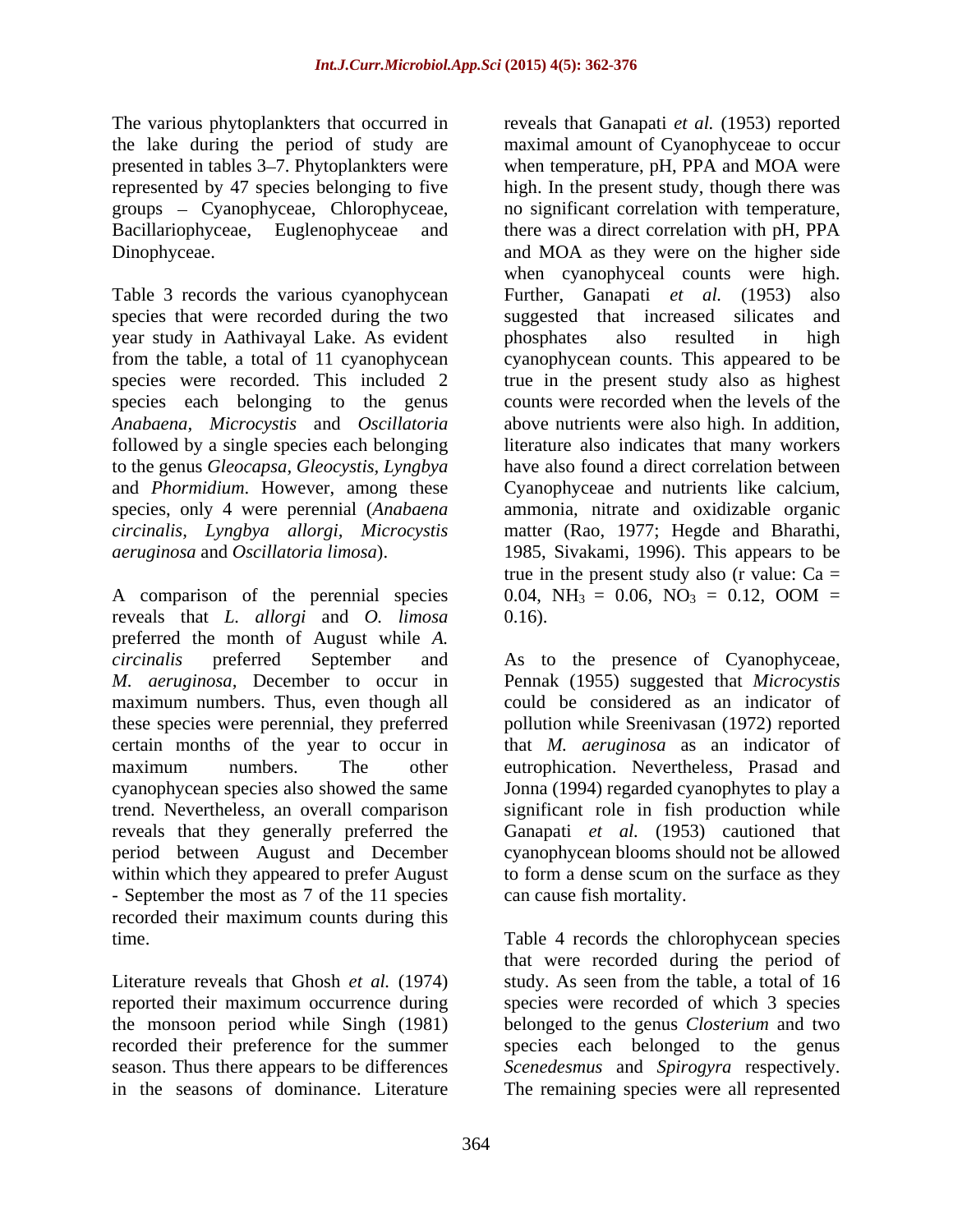by a single species belonging to different workers. The highest counts noticed during genera. Among the 16 species, there were

*vulgaris* preferred February to record their though chlorophycean species were recorded throughout the year, each species preferred

Among the Chlorophyceae, the most dominant species in terms of number was The Bacillariophyceae that were recorded in *Chlorella vulgaris* followed by the lake are presented in table 5. As seen *Ankistrodesmus falcatus* while the least from the table, a total of 14 species were dominant was *Netrium digitus*. A perusal of recorded out of which the genera *Cymbella*, the total chlorophycean count (Table 4) *Gomphonema* and *Pinnularia* were recorded reveals that there was a unimodal peak. In by two species each while the remaining general, there was a decreasing trend from were represented by a single species March till July followed by a gradual

bodies. Thus, Kohli (1981) suggested that *major*). they preferred January and February in a present study, the most preferred season was results of the study are in line with the above occur in maximum numbers. Thus, each

six perennial species (*Ankistrodesmus*  increased availability of the nutrients due to *falcatus, Chlorella vulgaris, Closterium* increased runoff entering the system after *elegans, Pediastrum tetras, Scenedesmus* the rains. Pearsall (1932) suggested that *armatus* and *Spirogyra macrospora*). green algal production increased with A perusal of perennial species reveals that *P.*  present study as the count appeared to *tetras* and *S. armatus* preferred December increase with increasing organic matter. while *S. macrospora* and *C. elegans* Zafar (1964) reported high pH values preferred January and *A. falcatus* and *C.*  favouring their growth. In the present study maximum counts of the year. Thus even positive correlation between dissolved the said period could be attributed to the increasing organic matter. This is true in the also, the chlorophycean count showed a oxygen and pH (r value  $= 0.12$ ).

certain months of the year to record their According to Palmer (1959), the presence of highest counts. Nevertheless, on the whole, some chlorophytes like *Scenedesmus* is an it can be suggested that chlorophyceans indication of pollution while Hutchinson preferred the months between August and (1967) suggested that many chlorophytes January within which their most preferred like *Chlorella* can synthesize cobalamines. months were December and January as 50% of the chlorophycean species recorded their chlorophyceae form an important source of highest counts during this period. food for fishes and hence play an important However, Jayanthi (1994) reported that role in aquaculture.

increase to reach the peak in February. species that were recorded, only 5 species Literature reveals that chlorophytes *Diatoma vulgare, Fragillaria crotonensis,* preferred different periods in different water *Navicula cryptocephala* and *Pinnularia* belonging to different genera. Among the 11 were perennial (*Cyclotella glomerata, major*).

reservoir while Singh (1990) reported their A perusal of the perennial species reveals preference in February for a pond and that *C. glomerata* preferred January to Sivakami (1996) between October and record their highest counts while the February for a pond in Tamil Nadu. In the remaining (*D. vulgare, F. crotonensis, N.* between December and January. Thus, the recorded their preference for February to *cryptocephala* and *P*. *major*) species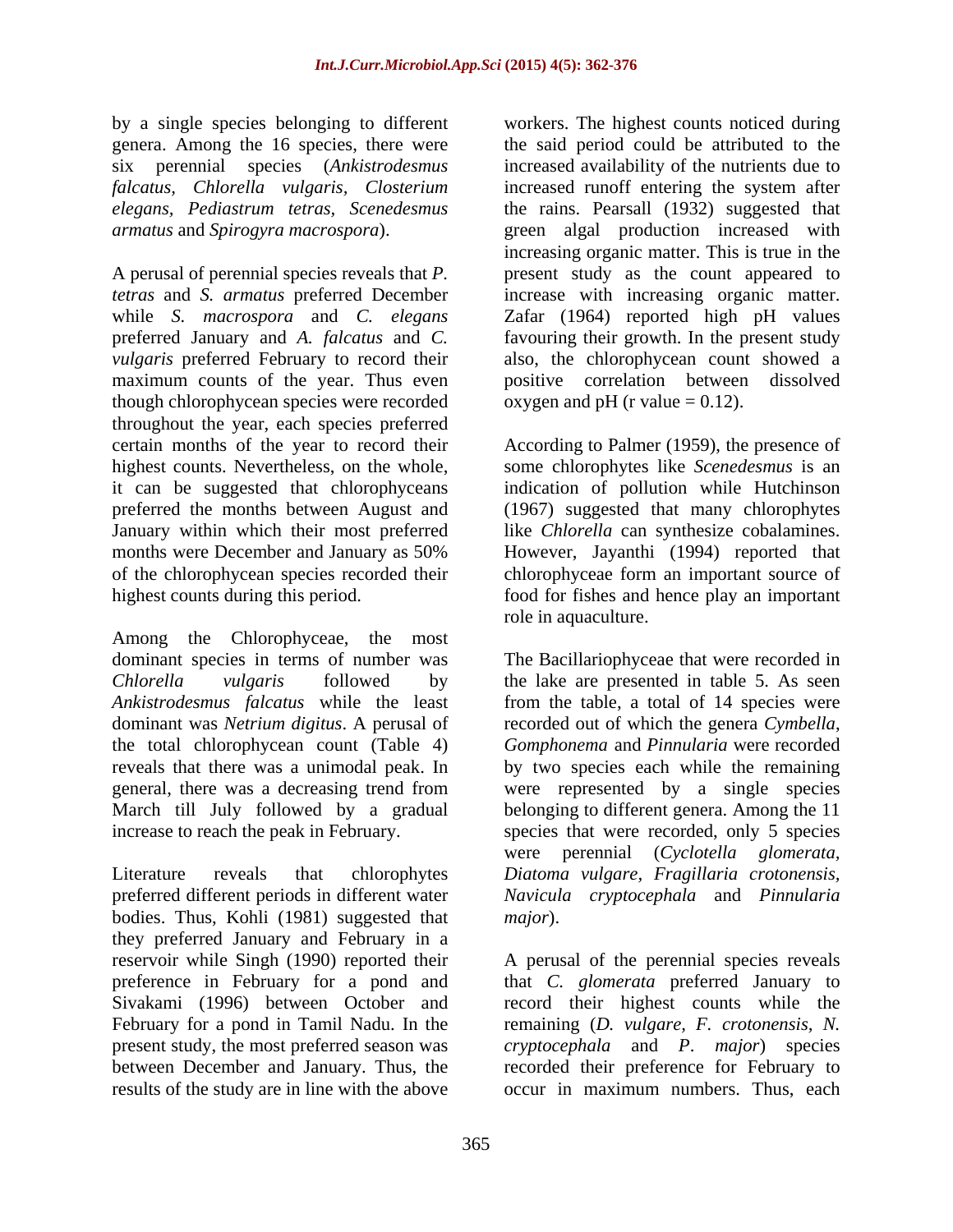bacillarian species appeared to prefer a *et al.* (2009) also noticed that changes in certain month of the year to record their maximum counts. Nevertheless, a closer criterion in controlling the composition of perusal reveals that on the whole, they appeared to prefer the period from July to February within which the most preferred The various euglenophycean and

*Diatoma vulgare* followed by *Pinnularia major* while the least dominant was Among the 5 recorded species, 3 were

A perusal of literature reveals that Bacillariophyceae appeared to prefer While *E. acus* preferred February to record different months in different water bodies. While Kastooribai (1991), Jayanthi (1994) *nordstedtii* preferred March to record their and Sivakami (1996) reported their maximum counts. Among the 5 species, *E.*  preference during the months from February *acus* was the most dominant species to May, Sukumaran (1989) and Singh followed by E. elastica while the (1990) reported their preference between least dominant species was *P. pleuronectes* January and September while Hegde and Bharathi (1985) and Ganai *et al.* (2010)

water is rich in nitrates and phosphates. A similar condition was also observed in the present study. Hegde and Bharathi (1985) Literature reveals that the genus *Euglena* however, noticed a relationship between and *Phacus* have been commonly recorded calcium content and dissolved oxygen in the water bodies of India especially in content with higher concentrations recording Tamil Nadu (Sreenivasan, 1968; Franklin, higher diatoms. The present study also suggests a similar condition. Further, Ganai

water temperature are also an important Cyanobacteria.

period was January and February as 10 of dinophycean populations that were recorded the 14 species recorded their maximum in the lake are presented in table 6. As counts during this time. evident from the table, Euglenophyceae Among Bacillariophyceae, the most three genera. Of these, two species each dominant member in terms of count was were recorded by the genus *Euglena* and *Gomphonema lanceolatum*. perennial (*Euglena acus, Euglena elastica* The various euglenophycean and were represented by 5 species belonging to *Phacus* and one by the genus *Lepocincilis*. Among the <sup>5</sup> recorded species, <sup>3</sup> were and *Phacus nordstedtii*).

> its highest counts, *E. elastica* and *P.* followed by *E. elastica* while the in terms of count.

reported their preference during the winter In the present study, the most preferred season. Thus, the present study is in line month was March. Literature reveals a wide with the observations made by Kastooribai range of preference with euglenoids (1991), Jayanthi (1994) and Sivakami choosing a variety of months to occur in (1996). maximum number in various water bodies of According to Wetzel (1983), one of the most preference in summer, Sukumaran (1989) important factors that control noticed their preference in October, June, Bacillariophyceae is the negative September and December and Kastooribai relationship between diatoms and silicate (1991) in September - October. However, content. This fact was clearly observed in Sivakami (1996) reported their preference in the present study. However, Pearsall (1932) March and August. Thus the present study is suggested that diatoms flourished when in agreement with the observation made by India. Thus, while Singh (1981) reported its Sivakami (1996).

1970; Jayanthi, 1987; Sivakami, 1996).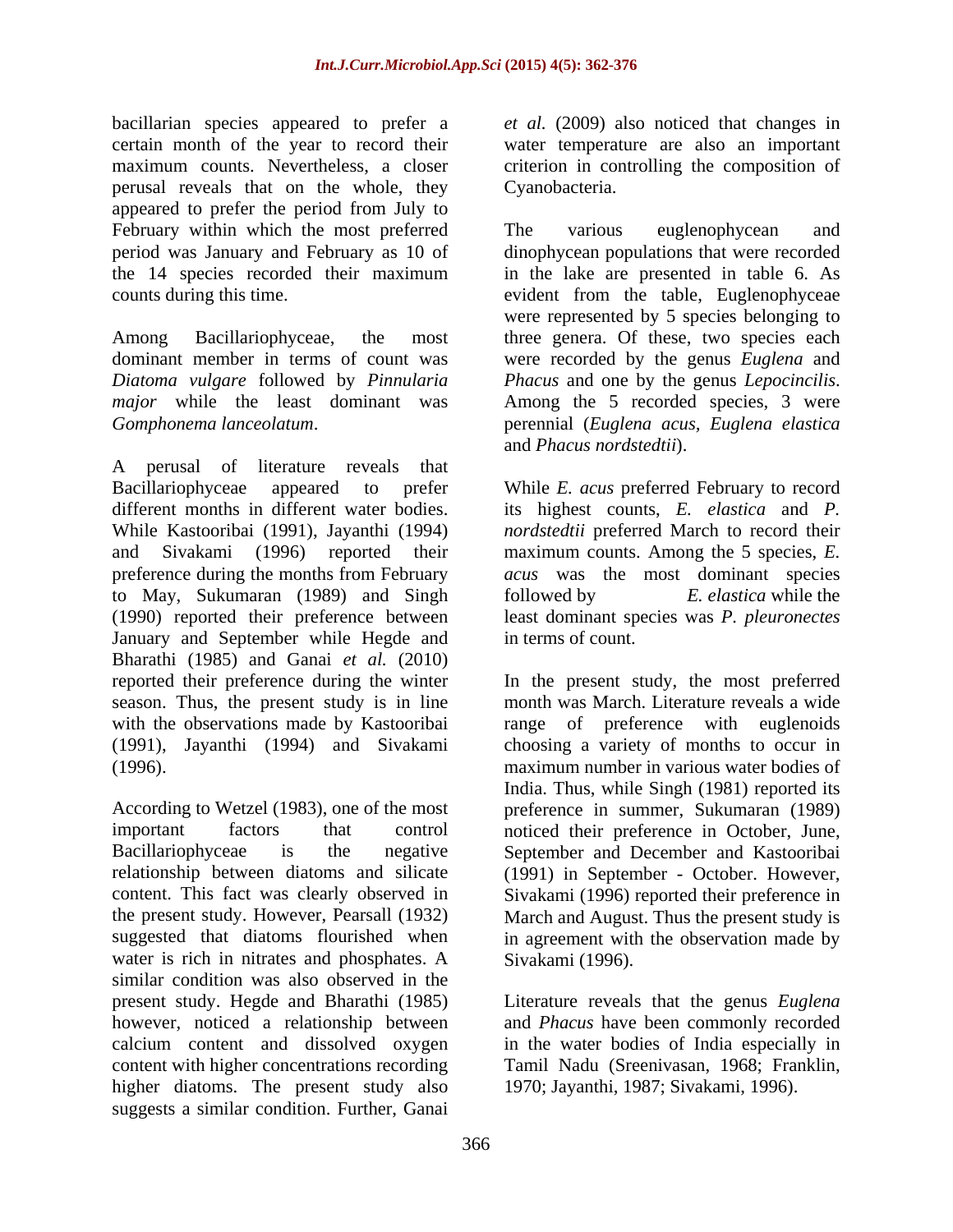| <b>S. No.</b> | <b>Physical Variables</b>    | Unit     | Range     |
|---------------|------------------------------|----------|-----------|
|               | Atmospheric Temperature      |          | 29-37     |
|               | 2. Surface Water Temperature | $\sim$   | 25.5-33.0 |
|               | Bottom Water Temperature     |          | 25-33     |
|               | <b>Water Level</b>           | $\rm cm$ | 140-470   |
|               | <b>Transparency</b>          | cm       | 51-76     |

**Table.1** Variation of physical variables - Aathivayal Lake

**Table.2** Variation of chemical variables - Aathivayal Lake

| 6. Dissolved Oxygen (DO)                    | mg/1          | $7.0 - 10.8$  |
|---------------------------------------------|---------------|---------------|
| Free Carbon-dioxide (Free $CO2$ )           | mg/l          | $2.3 - 4.5$   |
| Hydrogen Ion Concentration                  | pH            | $7.5 - 8.9$   |
| Methyl Orange Alkalinity (MOA)              | mg/1          | 182-308       |
| 10. Phenolphthalein Alkalinity (PPA)        | mg/1          | $\frac{1}{2}$ |
| 11. Electrical Conductivity (EC)            | $\mu$ mhos/cm | 110-306       |
| 12.   Total Dissolved Solids (TDS)          | mg/1          | 351-565       |
| 13. Phosphate $(PO4)$                       | mg/1          | $0.34 - 0.56$ |
| 14. Silicate $(SiO_2-Si)$                   | mg/l          | 3.80-7.10     |
| 15. Nitrate-Nitrogen $(NO3-N)$              | mg/1          | $0.12 - 0.30$ |
| 16.   Nitrite-Nitrogen (NO <sub>2</sub> -N) | mg/1          | $0.06 - 0.16$ |
| 17.   Ammonia-Nitrogen (NH <sub>3</sub> -N) | mg/1          | $0.11 - 0.33$ |
| 18. Sulphate $(SO_4)$                       | mg/l          | 1.90-3.60     |
| 19. Calcium (CaCO <sub>3</sub> )            | mg/1          | 40.60-67.60   |
| 20.   Magnesium $(Mg)$                      | mg/l          | 16.60-43.20   |
| 21. Chloride $(Cl2)$                        | mg/l          | 63.7-231.3    |
| 22. Bioloical Oxygen Demand (BOD)           | mg/l          | 13.8-36.0     |
| 23. Chemical Oxygen Demand (COD)            | mg/1          | 35.6-77.6     |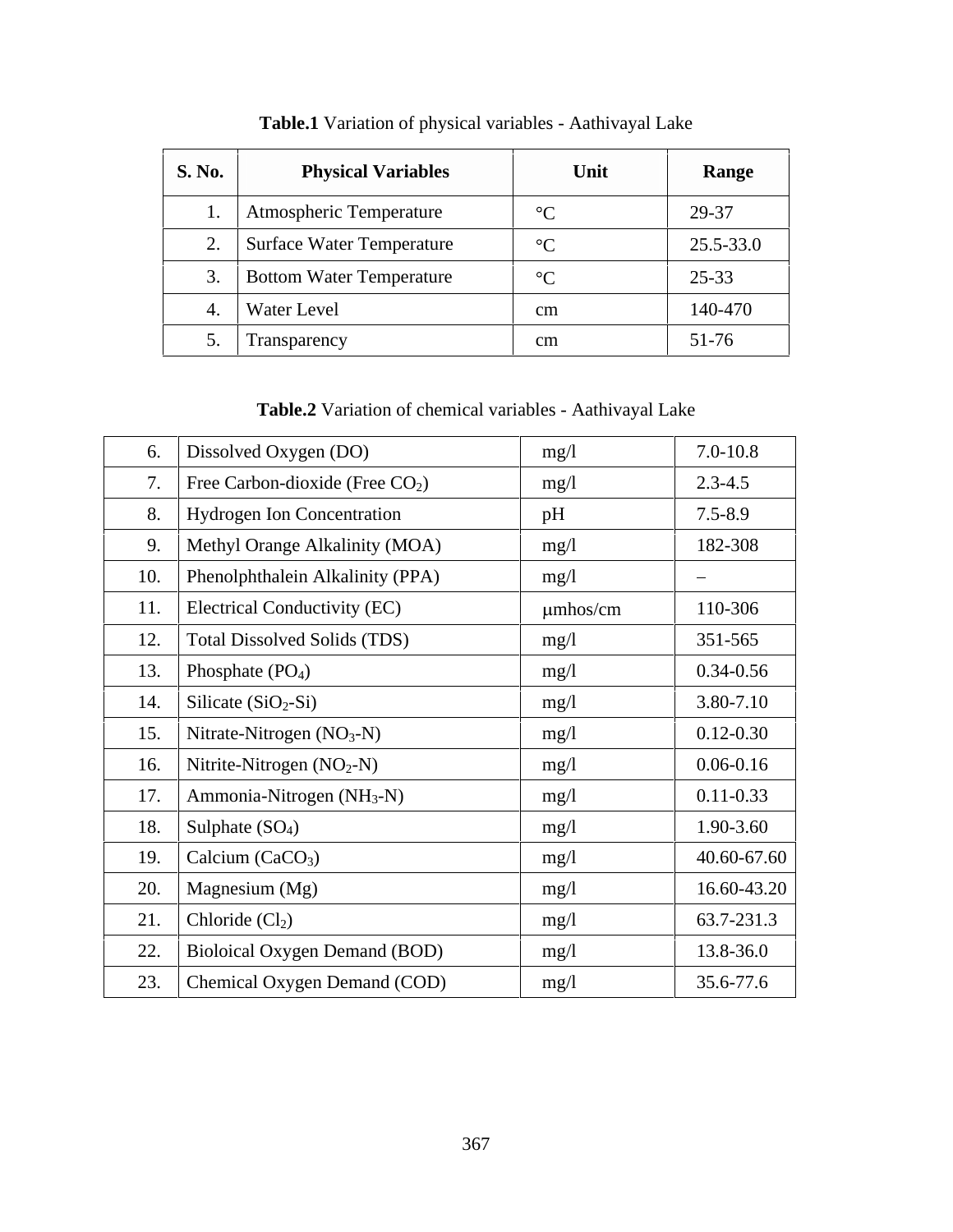| <b>S. No.</b> | <b>Species</b>                | Year        | Jul            | Aug  | Sep  | Oct            | <b>Nov</b> | Dec  | Jan  | Feb  | Mar  | Apr             | May            | Jun |
|---------------|-------------------------------|-------------|----------------|------|------|----------------|------------|------|------|------|------|-----------------|----------------|-----|
|               | Anabaena circinalis           | $2011 - 12$ | 110            | 210  | 260  | 130            | 100        | 90   | 70   | 80   | 180  | 190             | 170            | 100 |
|               |                               | $2012 - 13$ | 70             | 230  | 280  | 140            | 90         | 40   | 90   | 100  |      | 210             | 200            | 170 |
| $\gamma$      | Anabaena spiroides            | 2011-12     | $\theta$       |      | 10   | 60             | 70         | 90   | 70   | 60   | 40   | 20              | $\theta$       |     |
|               |                               | 2012-13     |                |      | 10   | 70             | 90         | 110  | 90   | 80   | 30   | 10              | $\overline{0}$ |     |
| 3.            | Gloeocapsa magna              | 2011-12     | $\overline{0}$ | 10   | 40   | 50             | 80         | 20   | 10   |      |      | $\Omega$        | $\overline{0}$ |     |
|               |                               | 2012-13     | $\Omega$       |      | 10   | 70             | 80         | 30   | 20   | 10   | 10   |                 | $\overline{0}$ |     |
|               | 4. Gloeocystis ampla          | 2011-12     | 40             | 70   | 80   | 40             | 20         | 10   |      |      |      | $\Omega$        | $\overline{0}$ |     |
|               |                               | 2012-13     | 40             | 80   | 90   | 20             | 20         | 10   | 10   |      |      |                 | $\overline{0}$ |     |
|               | 5. Lyngbya allorgi            | 2011-12     | 30             | 60   | 30   | 20             | 20         | 30   | 40   | 50   | 40   | 30              | 10             | 10  |
|               |                               | $2012 - 13$ | 20             | 70   | 30   | 1 <sub>0</sub> |            | 20   | 30   | 60   | 30   | 20              | 10             | 10  |
| 6.            | Microcystis aeruginosa        | $2011 - 12$ | 520            | 600  | 400  | 430            | 1110       | 1200 | 1100 | 900  | 800  | 660             | 560            | 480 |
|               |                               | $2012 - 13$ | 540            | 700  | 560  | 360            | 1240       | 1400 | 1300 | 1000 | 960  | 700             | 610            | 500 |
| 7.            | Microcystis flosaquae         | 2011-12     | 110            | 160  | 130  | 120            | 100        | 70   |      |      |      | 30              | 60             | 80  |
|               |                               | $2012 - 13$ | 160            | 200  | 110  | 80             | 70         | 30   |      |      |      |                 | 40             | 30  |
|               | 8. Oscillatoria limosa        | 2011-12     | 50             | 90   | 30   | 20             | 10         | 10   | 20   | 40   | 20   | 1 <sub>0</sub>  | 10             | 40  |
|               |                               | 2012-13     | 60             | 80   | 30   | 20             | 10         | 10   | 20   | 40   | 20   | 10 <sup>1</sup> | 10             | 60  |
|               | 9. Oscillatoria princeps      | 2011-12     | 10             | 80   | 10   |                |            |      | 10   | 40   | 50   | 20              | 10             | 10  |
|               |                               | 2012-13     | 10             | 70   | 10   |                |            |      | 10   | 30   | 61   | 30              | 10             | 10  |
| 10.           | Phormidium calcicola          | $2011 - 12$ | 20             | 30   | 20   | 1 <sub>0</sub> |            | - 6  | 10   | 30   | 30   | 20              | $\overline{0}$ |     |
|               |                               | 2012-13     | 30             | 40   | 20   |                | $\Omega$   |      |      | 20   | 30   | 30              | 20             |     |
| 11.           | $\big $ Coccochloris stagnina | 2011-12     | 10             | 10   | 20   | 60             | 20         | 10   |      |      |      | $\Omega$        | $\overline{0}$ |     |
|               |                               | 2012-13     | 10             | 10   | 10   | 70             | 20         | 10   |      |      |      |                 | $\overline{0}$ |     |
|               |                               | 2011-12     | 900            | 1320 | 1030 | 940            | 1580       | 1530 | 1330 | 1200 | 160  | 980             | 820            | 720 |
|               | <b>Total Count</b>            | $2012 - 13$ | 940            | 1480 | 160  | 850            | 1630       | 1660 | 1570 | 1340 | 1330 | 1010            | 900            | 780 |
|               | Average                       |             | 920            | 1400 | 1095 | 895            | 1605       | 1595 | 1450 | 1270 | 1245 | 995             | 860            | 750 |

**Table.3** Monthly occurrence of Cyanophyceae in Aathivayal Lake (i/l)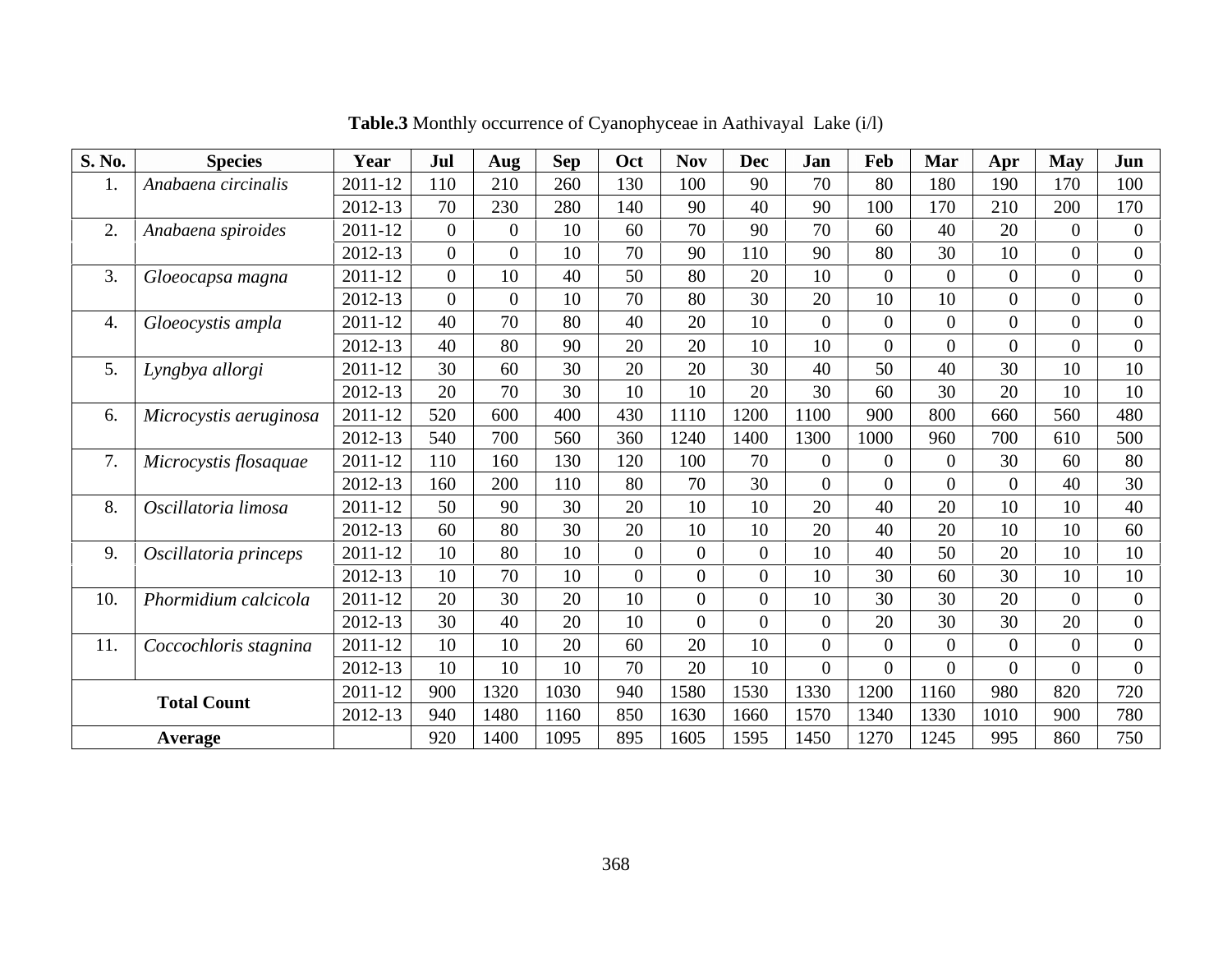| <b>S.</b><br>No. | <b>Species</b>          | Year    | Jul       | Aug            | Sep      | Oct      | <b>Nov</b> | Dec      | Jan      | Feb | Mar            | Apr      |     | May Jun  |
|------------------|-------------------------|---------|-----------|----------------|----------|----------|------------|----------|----------|-----|----------------|----------|-----|----------|
|                  | Ankistrodesmus falcatus | 2011-12 | $10^{-7}$ | 30             | 20       | 10       | 10         | 40       | 140      | 160 | 50             | 40       | 30  | 30       |
|                  |                         | 2012-13 |           | 40             | 20       | 10       |            | 30       | 180      | 190 | 40             | 30       | 30  | 30       |
|                  | 2. Chlorella vulgaris   | 2011-12 |           | 150            | 20       | 20       | 140        | 30       | 240      | 270 | 180            | 120      | 100 | 90       |
|                  |                         | 2012-13 |           | 130            | 30       | 30       | 170        | 80       | 260      | 280 | 190            | 130      | 120 | 80       |
|                  | Chlorophytum lemnae     | 2011-12 |           | $\overline{0}$ |          | 70       | 140        | 40       | 30       | 10  |                | $\Omega$ |     |          |
|                  |                         | 2012-13 |           | $\overline{0}$ | 20       | 80       | 130        | 40       | 30       |     |                | $\Omega$ |     |          |
|                  | Closterium diana        | 2011-12 |           | 70             | 20       | $\Omega$ | $\Omega$   | 10       | 70       | 20  | $\Omega$       | $\Omega$ |     |          |
|                  |                         | 2012-13 | 10        | 30             | 20       |          |            | 10       | 80       | 40  | 30             |          |     |          |
| $\sim$ 5         | Closterium elegans      | 2011-12 | 30        | 70             | 20       | 20       | 20         | 90       | 110      | 70  | 80             | 30       | 20  | 20       |
|                  |                         | 2012-13 | 20        | 60             |          | 10       | 30         | 110      | 130      | 90  | 80             | 40       | 30  | 30       |
|                  | Closterium lenceolatum  | 2011-12 | 10        | 60             |          | 40       | 90         | 20       | 10       |     | $\Omega$       |          |     |          |
|                  |                         | 2012-13 | 10        | 60             | 70       | 30       | 70         | 20       | 20       |     | $\overline{0}$ | $\Omega$ |     |          |
|                  | Monoraphidium           | 2011-12 |           | $\overline{0}$ | $\Omega$ | - 0      | $\Omega$   | $\Omega$ | $\Omega$ |     | $\Omega$       | $\Omega$ |     | $\Omega$ |
|                  | arcuatum                | 2012-13 |           | 40             | 30       | 20       | 10         |          |          |     |                |          | 10  | 10       |
| 8.               | Mougeotia scalaris      | 2011-12 |           | $\overline{0}$ |          | - 0      |            |          |          | 10  | 40             | 70       | 10  | 10       |
|                  |                         | 2012-13 |           | $\overline{0}$ |          | $\Omega$ |            |          |          |     | $\Omega$       | $\Omega$ |     | $\theta$ |
| $\mathbf{Q}$     | Pondorina morum         | 2011-12 |           |                |          | 20       | 50         | 60       | 30       | 20  | 10             | 10       | 10  | $\Omega$ |
|                  |                         | 2012-13 |           | $\overline{0}$ | 10       | 30       | 60         | 80       | 40       | 30  | 20             | 20       | 10  | $\theta$ |
| 10.              | Netrium digitus         | 2011-12 |           | $\Omega$       | 40       | 20       | 20         | 10       |          |     | $\Omega$       | $\Omega$ |     |          |
|                  |                         | 2012-13 |           | $\theta$       | 30       | 20       | 20         | 10       |          |     |                |          |     |          |
| 11.              | Pediastrum tetras       | 2011-12 |           | 120            | 40       | 30       | 10         | 140      | 30       | 30  | 30             | 130      | 120 | 20       |
|                  |                         | 2012-13 | 30        | 140            | 120      | 10       | 10         | 150      | 20       | 20  | 20             | 120      | 120 | 20       |
| 12.              | Scenedesmus armatus     | 2011-12 |           | 40             | 60       | 10       | 40         | 40       | 40       | 20  | 20             | 30       | 30  | 30       |
|                  |                         | 2012-13 |           | 30             | 30       | 10       | 40         | 50       | 40       | 20  | 30             | 20       | 20  | 20       |
| 13.              | Scenedesmus             | 2011-12 |           | $\Omega$       | 10       | 30       | 60         | 80       | 80       | 40  | 40             | 30       | 30  | 30       |
|                  | quadricauda             | 2012-13 |           | $\Omega$       | 10       | 40       | 60         | 70       | 90       | 50  | 40             | 30       | 30  | 30       |

**Table.4** Monthly occurrence of Chlorophyceae of Aathivayal Lake (i/l)

Continued...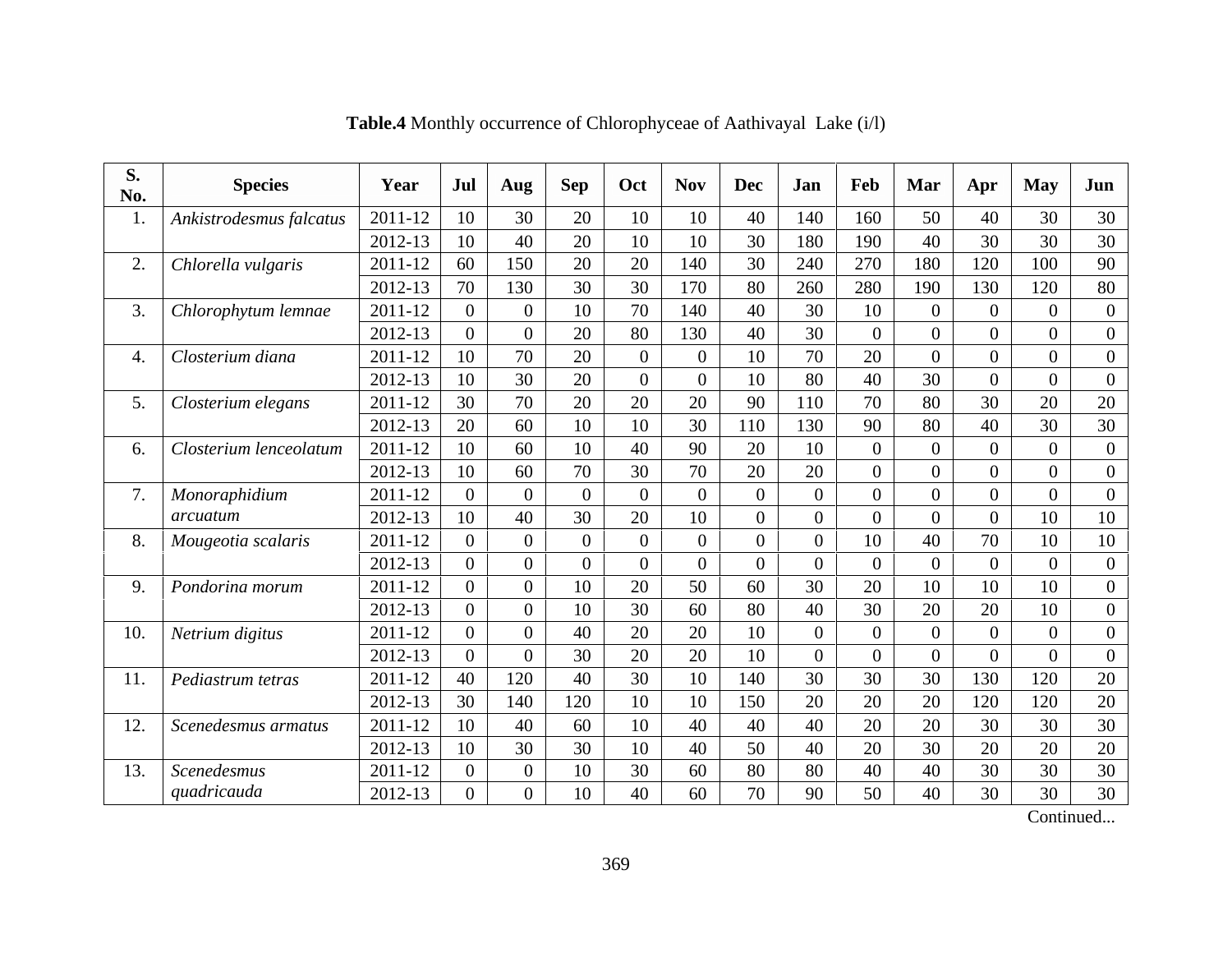| <b>S.</b><br>No. | <b>Species</b>               | Year            | Jul            | Aug | Sep            | Oct | <b>Nov</b> | $\cdot$   Dec | Jan  | Feb            | Mar |                 | $Apr$ May Jun   |                      |
|------------------|------------------------------|-----------------|----------------|-----|----------------|-----|------------|---------------|------|----------------|-----|-----------------|-----------------|----------------------|
|                  | 14. Spirogyra macrospora     | $2011-12$       | $\overline{u}$ | 20  | 30             | 10  |            | 20            | 90   | 30             | 30  | $\bigcap$<br>ZU | 60              | 70                   |
|                  |                              | 2012-13         |                | 40  | 40             | 20  | 20         | 30            | 110  | -40            | 30  | $\sim$          | 80              | 80                   |
|                  | 15. Spirogyra singularis     | $2011-12$       |                | 60  | 3 <sup>0</sup> | 10  |            |               |      |                |     |                 |                 |                      |
|                  |                              | 2012-13         |                | 50  | 20             | 10  |            |               |      |                |     |                 |                 |                      |
| 16.              | <b>Ulothrix limnetica</b>    | $2011-12$       |                |     |                |     |            | 10            | 120  | 3 <sup>0</sup> | 40  |                 | 10              | 10                   |
|                  |                              | 2012-13         |                |     |                |     |            | 10            | 130  | 60             | 30  |                 | 10              | 1 <sub>0</sub><br>10 |
|                  | 17. Zygnema                  | $2011-12$       |                | 10  | $\overline{3}$ | 40  | 50         | 60            | 70   | 20             | 20  |                 | 10              | 10                   |
|                  | subcylindricum               | 2012-13         | $\Delta$       | 30  | 4 <sup>1</sup> | 50  | 60         | 80            | 90   |                | 20  |                 | 20              | 30                   |
|                  | 18. $\int$ Zygnema mucigenum | $2011-12$       |                |     |                | 20  | -4U        | 60            | 80   | 30             | 20  |                 | 10              | 10                   |
|                  |                              | 2012-13         |                |     |                | 10  | 40         | 40            | 70   | 30             | 20  |                 | 10 <sub>1</sub> | 10                   |
|                  |                              | $2011-12$ 280   |                | 630 | 350            | 350 | 690        | 710           | 1040 | 1730           | 560 | 520             | 440             | 330                  |
|                  | <b>Total Count</b>           | $2012 - 13$ 360 |                | 650 | 500            | 380 | 750        | 810           | 1160 | 890            | 550 | 520             | 490             | 350                  |
|                  | Average                      |                 | 320            | 640 | 425            | 665 | 720        | 760           | 1100 | 1310           | 555 | 520             | 465             | 340                  |

# **Table 4 continued**...

**Table.5** Monthly occurrence of Bacillariophyceae of Aathivayal Lake (i/l)

| No. | <b>Species</b>                   | Year        | Jul                              | Aug                    | Sep       | Oct                                       | <b>Nov</b>                     | Dec                      | Jan  | Feb                  | Mar | Apr | May   Jun |     |
|-----|----------------------------------|-------------|----------------------------------|------------------------|-----------|-------------------------------------------|--------------------------------|--------------------------|------|----------------------|-----|-----|-----------|-----|
|     | Achanthes granulata              | 2011-12     | 80                               | $\Omega$<br>JV.        | 20        | 1 <sub>0</sub><br>$\mathbf{1} \mathbf{0}$ | 1 <sub>0</sub><br>$\mathbf{v}$ |                          |      |                      |     |     |           |     |
|     |                                  | $2012 - 13$ | $\Omega$<br>フマ                   | 40                     | 20        | 1 <sub>0</sub><br>1 U                     |                                |                          |      |                      |     |     |           |     |
|     | $\bigcup$ Cyclotella glomerata   | 2011-12     | 1 <sub>0</sub>                   | $\Omega$<br>$\angle U$ | 40        | 80                                        | 110                            |                          | 180- | $1 \cap \cap$<br>-∠⊾ |     |     | 30        |     |
|     |                                  | $2012 - 13$ |                                  | $\Omega$               | $\Lambda$ | 120                                       | 150<br>$\overline{1}$          | 180                      |      | 240                  |     |     | 60        |     |
|     | Cymbella affinis                 | 2011-12     |                                  |                        | 20        | 40                                        |                                |                          |      |                      |     |     |           |     |
|     |                                  | 2012-13     | 1 <sub>0</sub><br>1 <sub>0</sub> | $\Lambda$<br>$+0$      | 40        | 60                                        | ╯                              | 11 <sub>0</sub><br>1 I U |      |                      |     |     |           |     |
|     | $\mathcal{C}$ ymbella lenceolata | 2011-12     |                                  |                        |           |                                           |                                |                          | 60   |                      |     |     | 10        | 10. |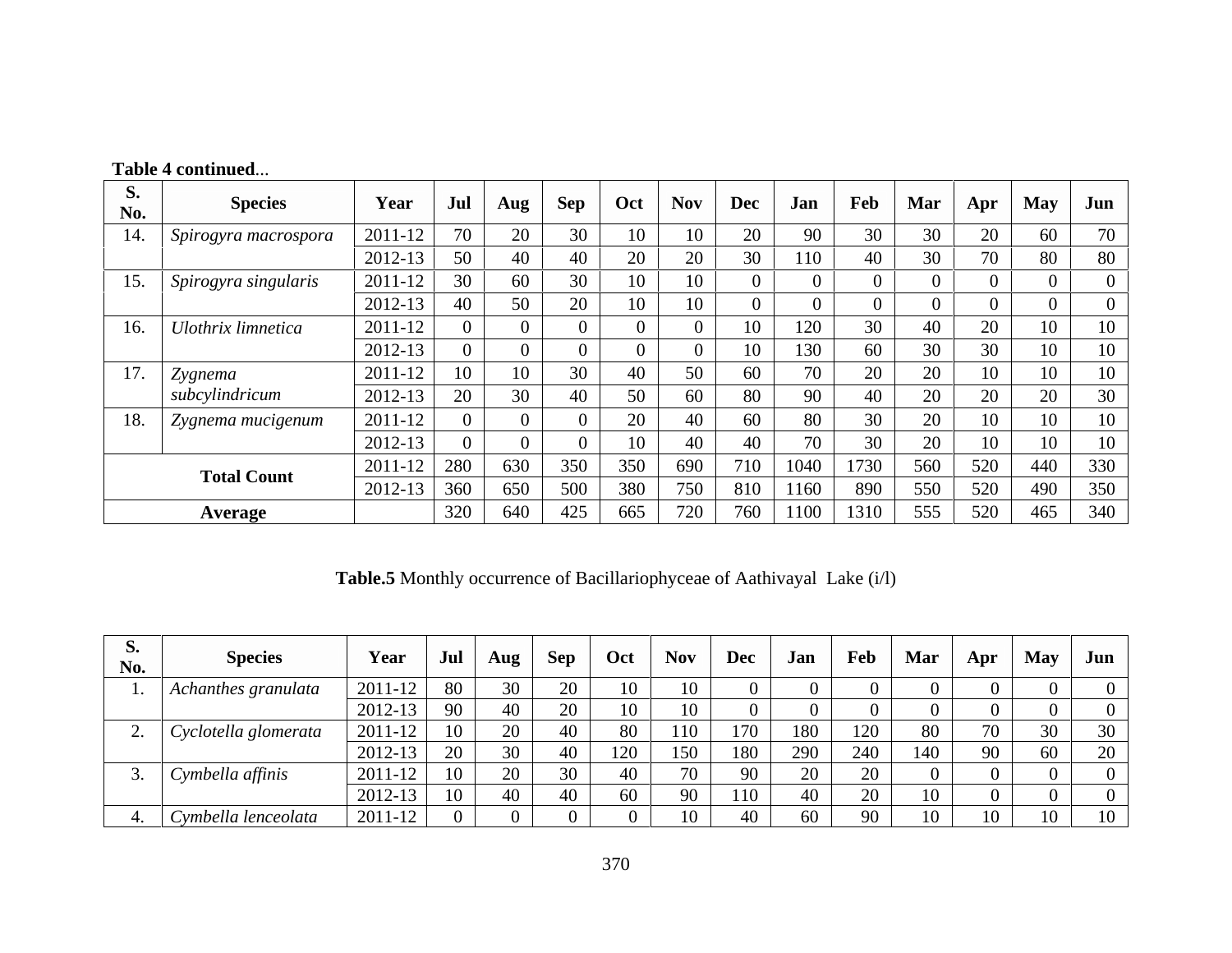| <b>S.</b><br>No. | <b>Species</b>                | Year            | Jul | Aug | Sep          | Oct  | <b>Nov</b>  | Dec  |     | Jan                  | Feb  | Mar         | Apr  | May Jun |     |
|------------------|-------------------------------|-----------------|-----|-----|--------------|------|-------------|------|-----|----------------------|------|-------------|------|---------|-----|
|                  |                               | 2012-13         |     |     |              |      |             |      |     |                      |      |             |      | 20      | 20  |
|                  | Diatoma vulgare               | 2011-12         | 20  | 40  | 90           |      |             |      |     | 200                  | 210  | 200         |      | 100     | 70  |
|                  |                               | 2012-13         | 20  | 20  | 80           |      |             |      | 160 | 210                  | 280  | 190         | 100  | 80      | 60  |
|                  | <i>Fragilaria crotonensis</i> | $2011 - 12$     | 10  | 20  | $40^{\circ}$ |      |             |      | 130 | 160                  | 170  | 120         |      | 90      | 40  |
|                  |                               | 2012-13         | 10  | 30  | 30           |      | 140         |      | 130 | 150                  | 190  | 170         |      | 130     | 80  |
|                  | Gomphonema                    | 2011-12         | 40  | 80  | 40           | 20   |             |      |     |                      |      |             |      |         |     |
|                  | lenceolatum                   | 2012-13         | 50  | 60  | 40           | 30   |             |      |     |                      |      |             |      |         |     |
|                  | Gomphonema                    | 2011-12         | -0  |     |              |      |             |      | 40  | 70                   | 170  | 90          | IOC. | 80      | 40  |
|                  | parvulum                      | 2012-13         |     |     |              |      |             |      |     | 50                   | 160  | 110         |      | 70      | 50  |
|                  | Melosira varians              | 2011-12         | 40  | 30  | 60           |      |             |      |     |                      |      |             |      |         |     |
|                  |                               | 2012-13         | 30  | 40  | 30           | 20   |             |      |     |                      |      |             |      |         |     |
| 10.              | Navicula                      | $2011 - 12$     | 10  | 60  | $40^{\circ}$ | 20   |             |      |     |                      | 140  |             |      | 20      | 20  |
|                  | cryptocephala                 | 2012-13         | 10  | 50  | 30           |      |             |      |     |                      | 160  |             |      | 30      | 30  |
| <b>11</b>        | Nitzschia commulata           | 2011-12         | 10  |     |              |      |             |      |     | 40                   | 120  |             |      |         | 10  |
|                  |                               | 2012-13         | 10  |     |              |      |             |      |     | 30                   | 110  | 10          |      |         | 10  |
| 12.              | Pinnularia gibba              | $2011 - 12$     |     |     | 40           |      |             |      |     | 140                  |      |             |      |         |     |
|                  |                               | 2012-13         |     |     |              |      |             |      |     |                      | 30   |             |      |         |     |
| 13.              | Pinnularia major              | 2011-12         | 40  | 70  | 80           |      |             |      |     |                      |      | Q()         |      | 90      | 40  |
|                  |                               | 2012-13         | 20  | 60  | 90           |      |             |      | 20  | 30                   | 160  | 70          |      | 100     | 80  |
| 14.              | Synedra ulna                  | 2011-12         |     |     | 60           |      |             |      | 70  | 140                  | -80  |             |      |         |     |
|                  |                               | 2012-13         |     |     | 70           |      |             |      |     |                      | -90  |             |      |         |     |
|                  | <b>Total Count</b>            | 2011-13         | 540 | 760 | 990          | 1230 | <b>1510</b> | 2020 |     | 2340                 | 2800 | <b>1610</b> | 1320 | 910     | 610 |
|                  | <b>Average</b>                | $2011-13$   270 |     | 380 | 495          | 615  | 755         |      |     | $1010$   1170   1400 |      | 805         | 660  | 455     | 305 |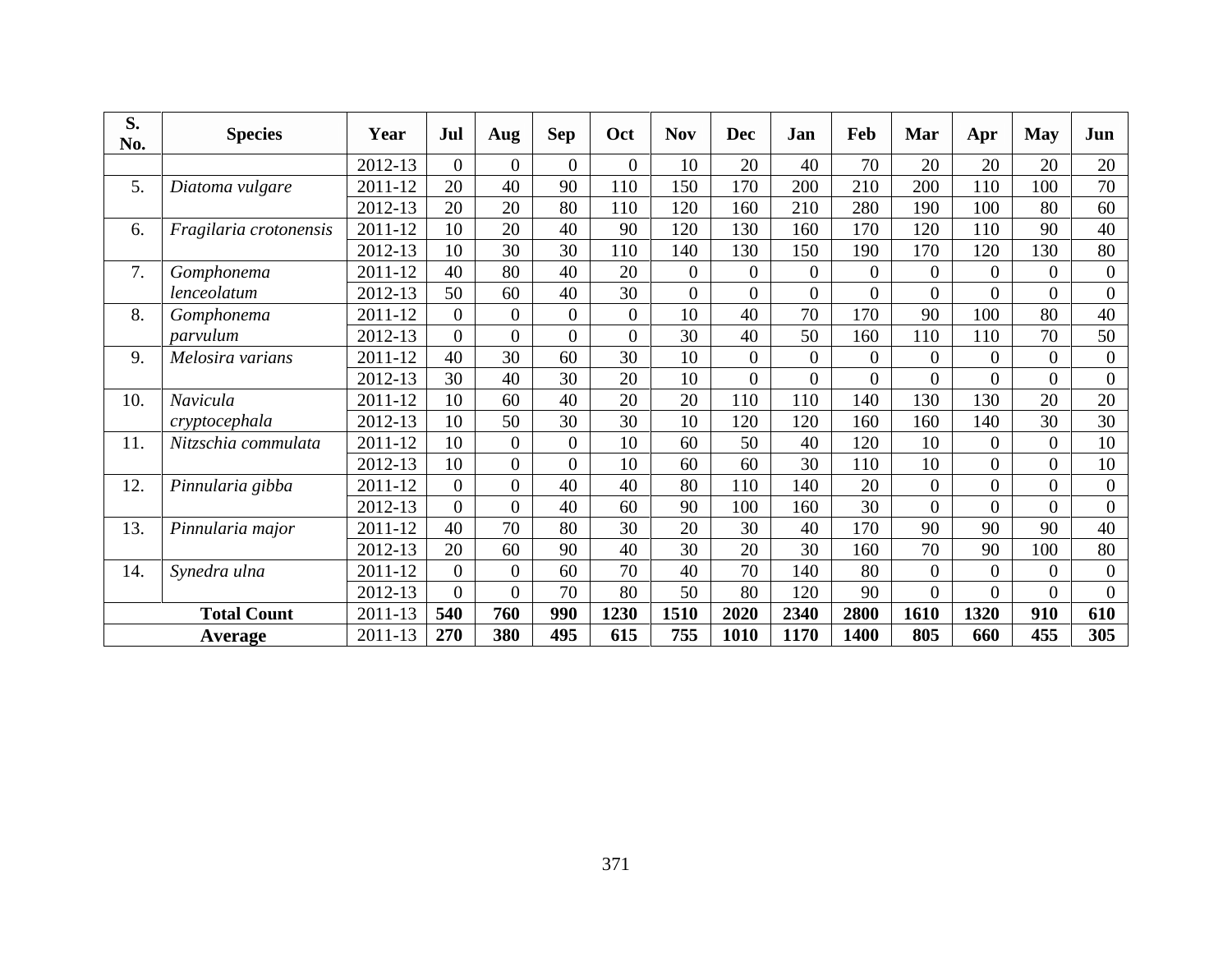| <b>S. No.</b><br><b>Species</b> | Year        | Jul          | Aug | Sep             | Oct | <b>Nov</b> | Dec  | Jan          | Feb             | Mar      | Apr | <b>May</b> | Jun |
|---------------------------------|-------------|--------------|-----|-----------------|-----|------------|------|--------------|-----------------|----------|-----|------------|-----|
| Euglenophyceae                  |             |              |     |                 |     |            |      |              |                 |          |     |            |     |
| Euglena acus                    | 2011-12     | 220          | 140 | $\overline{20}$ | 120 | 240        | 300  | 420          | 440             | 220      | 140 | 230        | 140 |
|                                 | 2012-13     | 210          | 130 | $\mathbf{A}$    |     | 250        | 370  | 440          | 480             | 200      | 150 | 260        | 180 |
| Euglena elastica                | 2011-12     | 100          | 110 | 120             | 120 | 130        | 140  | 150          | 160             | 260      | 190 | 170        | 160 |
|                                 | 2012-13     |              | 120 | 140             | 160 | 130        | 180  | 110          | 180             | 270      | 200 | 130        | 90  |
| Phacus nordstedtii              | 2011-12     | 1 $\cap$     |     |                 | 80  | 60         | -90  | 140          | 200             | 220      | 220 | 200        | 120 |
|                                 | 2012-13     | $20^{\circ}$ | 40  | $\sqrt{ }$      | 60  | 70         | 100  | 160          | 170             | 280      | 210 | 170        | 160 |
| Phacus pleuronectes             | 2011-12     |              |     |                 |     |            |      | 40           | 70              | 120      | 90  | 20         |     |
|                                 | 2012-13     |              |     |                 |     |            |      | $20^{\circ}$ | 80              | 110      | 80  | 40         |     |
| 5. Lepocincilis ovum            | 2011-12     |              |     |                 |     |            |      | 90           | 140             | 190      | 180 | 160        |     |
|                                 | 2012-13     |              |     |                 |     |            |      | 70           | 120             | 170      | 120 | 130        |     |
| <b>Total Count</b>              | $2011 - 13$ | 630          | 550 | 380             | 650 | 880        | 1090 | 1640         | 2040            | 2190     | 580 | 1510       | 850 |
| <b>Average</b>                  | $2011-13$   | 315          | 275 | 190             | 325 | 440        | 545  | 820          | 1020            | 1095     | 790 | 755        | 425 |
| Dinophyceae                     |             |              |     |                 |     |            |      |              |                 |          |     |            |     |
| Ceratium hirudinella            | 2011-12     |              |     | 10              | 40  | 50         | 60   | 80           | 10 <sup>1</sup> | $\Omega$ |     |            |     |
|                                 | 2012-13     |              |     |                 | 10  | 60         | -90  | 110          | 20              |          |     |            |     |
| <b>Total Count</b>              | 2011-13     |              |     | 10              | 50  | <b>110</b> | 150  | 190          | 30              |          |     |            |     |
| <b>Average</b>                  |             |              |     |                 | 25  | 55         | 75   | 95           | 15              |          |     |            |     |

**Table.6** Monthly occurrence of Euglenophyceae and Dinophyceae of Aathivayal Lake (i/l)

**Table.7** Phytoplankton Total Count of Aathivayal Lake (i/l)

| <b>S. No.</b> | Phytoplankton      | Jul  | Aug  | <b>Sep</b>         | Oct  | <b>Nov</b> | Dec  | Jan              | Feb  | Mar  | Apr  | <b>May</b> | Jun  |
|---------------|--------------------|------|------|--------------------|------|------------|------|------------------|------|------|------|------------|------|
|               | Euglenophyceae     | 315  | 275  | 190                | 325  | 440        | 545  | 820              | 1020 | 1095 | 790  | 755        | 425  |
|               | Chlorophyceae      | 320  | 640  |                    | 665  | 720        | 760  | 100              | 1310 | 555  | 520  | 465        | 340  |
|               | Bacillariophyceae  | 270  | 380  | $\Lambda$ $\Omega$ | 615  | 755 L      | 1010 | 170 <sub>1</sub> | 1400 | 805  | 660  | 455        | 305  |
|               | Cyanophyceae       | 920  | 1400 | 1095               | 895  | 1605       | 1595 | 1450             | 1270 | 1245 | 995  | 860        | 750  |
|               | Dinophyceae        |      |      |                    |      | 55         |      | ΩC               | 15   |      |      |            |      |
|               | <b>Total Count</b> | 1825 | 2695 | 2210               | 2525 | 3575       | 3985 | 4635             | 5015 | 3700 | 2965 | 2535       | 1820 |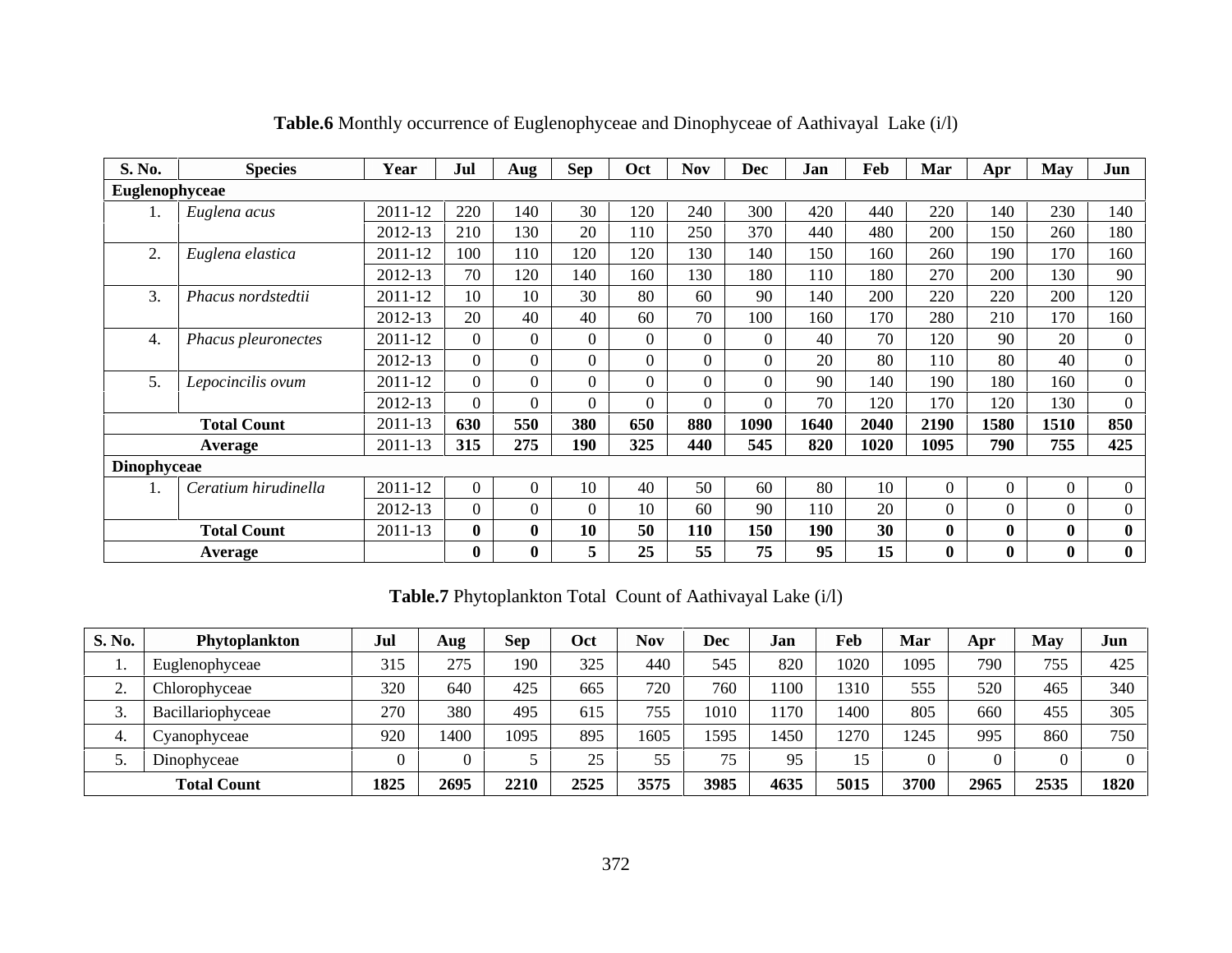made by Hutchinson (1967) who suggested  $(22.1\%)$ , Chlorophyceae  $(20.6\%)$ , reference to this genus appears to be Cyanophyceae > Chlorophyceae

According to Wetel (1983) euglenophycean while Rao (1977) and Singh and Swarup hierarchy of Cyanophyceae > (1980) reported that there was a direct the present study also, there was a direct suggested that high values of free  $CO<sub>2</sub>$ , phytoplankton communities is the oxidizable organic matter and chlorides supported their growth. In the present study euglenoids recorded a direct correlation with all the above parameters. According to Hutchinson (1967) algal blooms of *Euglena* usually occur in organically polluted bodies of water. Based on this assumption, the present water body can be considered as organically polluted. Dinophyceae was represented by a single species *Ceratium hirudinella*. It was a non-perennial species occurring between September and February and recording its peak in January. A perusal of literature reveals that Sipauba-Tavares *et* With regard to the variation in the *al.* (2010) and Hosmani and Mruthuniava phytoplankton population, Hutchinson *al.* (2010) and Hosmani and Mruthunjaya bytoplankton population, Hutchinson (2012) have also reported the occurrence of (1967) suggested that they oscillate (2012) have also reported the occurrence of this group (Dinophyceae) in very small numbers. These findings are in line with the period and then become extremely rare<br>observations noticed in the present study while Tilman (1982) reported that

phytoplanketers, in terms of class count, Dinophyceae. The percentage composition input, hydrodynamic forces such as

This is in agreement with the observation Cyanophyceae (37.1%), Bacillariophyceae that Euglenophyceae are widely distributed Euglenophyceae (19.6%) and Dinophycae in open waters of lakes. However, the genus (0.71%). A perusal of literature reveals that *Lepocincilis* appears to be unique as no Sivakami (1996) recorded a hierarchy of recorded in the water bodies of Tamil Nadu. Euglenophyceae > Bacillariophyceae while development occurs when ammonia and Cyanophyceae > Euglenophyceae while dissolved nitrogen compounds are high Hosmani and Mruthunjaya (2012) reported a relationship between iron and euglenoids. In Chlorophyceae > Dinophyceae in various relationship between ammonia and iron with each water body has its own composition of euglenoids. In addition, Seenayya (1971) algal population. Nevertheless, as mentioned and Hegde and Bharati (1985) also by Wetzel (1983) the outstanding feature of (22.1%), Chlorophyceae (20.6%), Cyanophyceae > Chlorophyceae > Ganai *et al.* (2010) recorded a hierarchy of Bacillariophyceae > Chlorophyceae hierarchy of Cyanophyceae > Bacillariophyceae > Euglenophyceae water bodies of India. Thus it is clear that phytoplankton communities is the coexistence of a number of algal species.

> The present investigation also suggests that each algal group appeared to choose a particular period to show increased counts. Thus Dinophyceae preferred January while Chlorophyceae December and January and Bacillariophyceae February. On the other hand Euglenophyceae preferred February and March while Cyanophyceae preferred August and September to record their highest counts.

observations noticed in the present study. While Tilman (1982) reported that temperature, salinity and nutrient In general, among the various groups of concentration play an important role Cyanophyceae appeared to dominate Chellappa *et al.* (2009) recorded that followed by Bacillariophyceae, phytoplankton growth and development are Chlorophyceae, Euglenophyceae and mainly steered by available solar energy of each group was as follows: stratification and mixing in the resulting With regard to the variation in the phytoplankton population, Hutchinson (1967) suggested that they oscillate temporarily in abundance dominating for a period and then become extremely rare while Tilman (1982) reported that temperature, salinity and nutrient concentration play an important role influencing phytoplanktonic community and hydrodynamic forces such levels of nitrogen and phosphorus.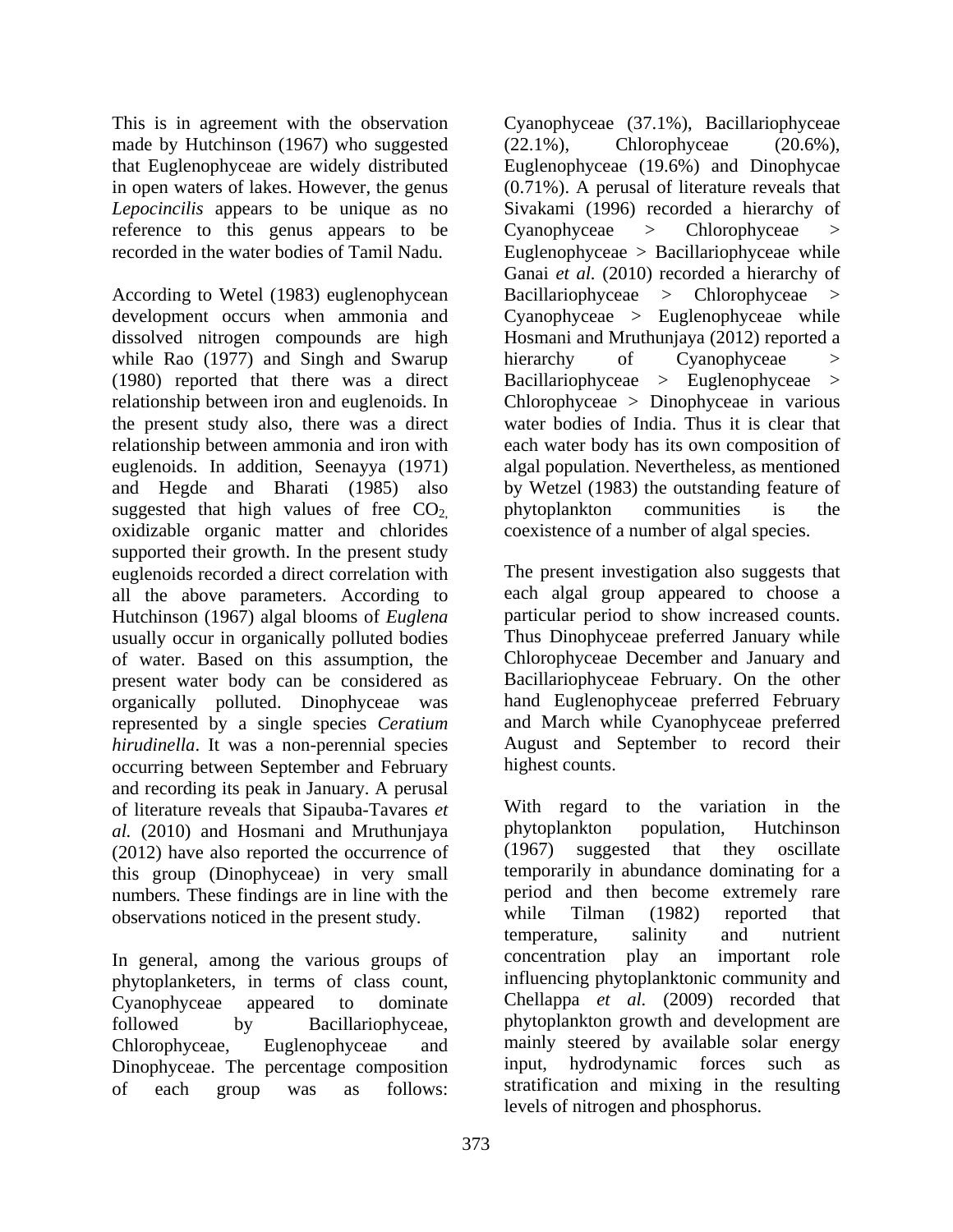- Adoni, A.D., Vaishya, A.K. 1985. Ganai, A.H., Parveen, S., Khan, A.A., reservoir. *Bull. Bot. Soc. Sagar*., 32:
- Ahmed, S.H., Singh, A.K. 1989. Correlation and zooplanktonic communities of a the National Sem. on Forty Years of
- APHA, 1995. Standard methods for the 149–158.
- Bais, V.S., Agarwal, N.C. 1990. Seasonal
- 
- 
- Desikachary, T.V. 1959. Cyanophyta: of Agricultural Research, New Delhi.
- Ellis, M.M., Westyfall, B.A., Ellis, M.D. *Technol.*, 1: 28–32.
- Franklin, T. 1970. Blue green algae of some tropical reservoirs of South India.

**References** Proc. Symp. Tax. and Biol. Blue Green Algal., Pp. 442–447.

- Phytoplankton productivity: Maryam, H. 2010. Phytoplankton Seasonal, diel and vertical diversity at Watlab Ghat in Wular periodicity in a central Indian Make, Kashmir. J. Ecol. Nat. Lake, Kashmir. *J. Ecol. Nat. Environ.,* 2: 140–146.
- 219 228. Ganai, S., Arenas, R.B., Forbes, N.S. 2009. between antibiotic factors of water  $using$  salmonella *typhimurium* tank in Patna, Bihar. Proceedings of mice. *Br. J. Cancer,* 101: 1683 Tumour-targeted delivery of TRAIL using *Salmonella typhimurium* enhances breast cancer survival in 1691.
- Freshwater Aquaculture in India, Ganapati, S.V., Chacko, P.I., Srinivasan, R.<br>November 7-9, 1989, Central 1953. Hydrobiological conditions of Institute of Fresh Aquaculture, the Gangadhareswarer Temple Tank, Bhubhaneshwar, Pp. 119 121. Madras. *J. Asiatic. Soc. Sci.,* 19: Ganapati, S.V., Chacko, P.I., Srinivasan, R. 1953. Hydrobiological conditions of 149–158.
- examination of water and Geitler, L. 1932. Cyanobacteria. In: L. wastewater. American Public Health **Rabenhorst's** kryptogamen flora. Association, Washington, USA. Akademische Verlagsgesellschaft, Rabenhorst's kryptogamen flora. *Akademische Verlagsgesellschaft, Leipzig*. Pp. 1196.
- variations of nitrogen contents in the Ghosh, A.L., Hanumantrao, M., Banerjee, sediment and water of the Sagar S.E. 1974. Studies on lake. *Bull. Environ. Sci.*, 8: 21–24. hydrobiological conditions of a Boyd, C.E. 1982. Water quality sewage fed lake with a note on their management for pond fish culture.<br>
Elsevier, Amsterdam, Pp. 318. Soc. India, 6: 51–61. Ghosh, A.L., Hanumantrao, M., Banerjee,<br>S.E. 1974. Studies on role in fish culture. *J. Inland Fish. Soc. India*, 6: 51–61.
- Chellappa, N.T., Camara, F.R.A., Rocha, O. 2009. Phytoplankton community: Comparative phytoplankton ecology Indicator of water quality in the of freshwater ponds and lakes of Armando Ribeiro Gonçalves Dharwad, Karnataka State, India. Hegde, G.R., Bharti, S.G. 1985.
	- Reservoir and Pataxo Channel, Rio O. Adoni and A. D. Bull (ed.). Proc. Nat. Grande do Norre, Brazil. *Braz. J.* Symp. *Pure Appl. Limnology*, 32: *Biol.*, 69: 241–251. 24–29. Symp. *Pure Appl. Limnology*, 32: 24 29.
	- Monographs in algae. Indian Council Distribution of phytoplankton in Pp. 120. Mysore District. J. Res. Sci. Hosmani, S., Mruthunjaya, T.B. 2012. lakes of Tirumalkudal Narasipura of Mysore District. *J. Res. Sci. Technol.,* 1: 28–32.
	- 1984. Determination of water Hutchinson, G.E.1967. A treatise on quality. Fish and Wild Life Services. <br>
	US Department, Interior Res. Dep., biology and limnoplankton. John 9: 122.  $\bullet$  Wiley & Sons Inc., New York. Pp. Limnology. I. Introduction to lake biology and limnoplankton. John Wiley & Sons Inc., New York. Pp. 1115.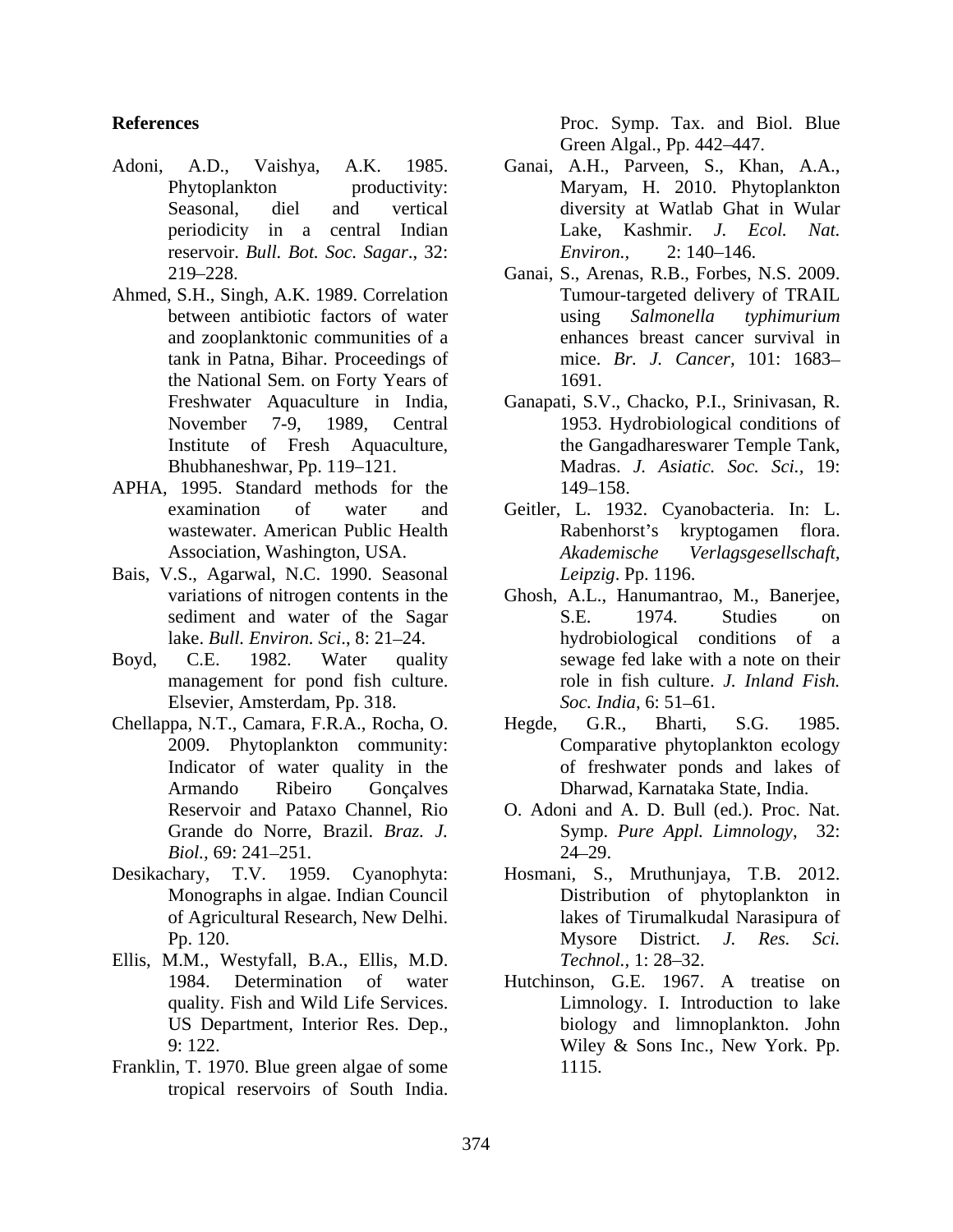- Jasmine, S., Rakibul Islam, Mosaddequr Pearsall, W.H., Gartiner, A.C., Rahman, Mostafizur Rahman, M., production in relation to water *Publ.* 11: 1–90. Bangladesh. *Res. J. Agric. Environ.*
- Jayanthi, M. 1987. A study on diurnal and physico-chemical parameters and the
- Jayanthi, M. 1994. A comprehensive study the context of aquaculture. Ph.D.
- Thesis, University of Madras, India.
- 
- Association, Ambleside, West *Microbiol.*, 111: 1–61.
- 
- Palmer, C.M. 1959*.* Algae in water supplies. Education Welfare Publication. Pp.
- Pearsall, W.H. 1932. Phytoplankton in the dissolved substances. *J. Ecol.,* 20: 241 262.
- Sayed Jewel, A., Masood, Z., biology and water supply in Britain. Hossain, Y. 2013. Plankton *Freshwater Biol. Assoc. Br. Empire* Pearsall, W.H., Gartiner, A.C., Greenshields, F. 1946. Freshwater *Publ.,* 11: 1–90.
- quality parameters in lentic and lotic Pennak, R.W. 1955. Comparative limnology water bodies during post-monsoon of eight Colorado Mountain Lakes. season in the northwestern *Univ. of Colorado Studies Ser. Biol.*, *Univ. of Colorado Studies Ser. Biol*., 2: 1 75.
- *Manage.*, 2: 270–276. **Pennak, R.W. 1978.** Freshwater seasonal variation in selected edn. John Wiley and Sons, New Pennak, R.W. 1978. Freshwater invertebrates of the United States, 2nd edn. John Wiley and Sons, New York. 803 Pp.
- plankton analysis of Sivagangai tank, Prasad, G.S., Jonna, R. 1994. Fish Tiruchirappalli. M. Phil. Management and Economics. *Aqua.*  Dissertation, Bharathidasan *Internat.*, Pp. 14–16. Prasad, G.S., Jonna, R. *Internat., Pp. 14–16.*
- University, Tiruchirappalli, India. Prescott, G.W., Bicudo, C.E.M., Vinyard, of three contrasting lentic systems in American Desmids. 2: University of W.C. 1982. A synopsis of North Nebraska Press, Lincoln. 700 Pp.
- Thesis, Bharathidasan University, Rao, V.S. 1977. An ecological study of three Tiruchirappalli, India. freshwater ponds of Hyderabad, Kastooribai, R.S. 1991. A comparative study hadia. IV. The phytoplankton of two tropical lentic systems in the context of aquaculture. Ph. D. Myxophyceae). *Hydrobiol*., 53: 13 India. IV. The phytoplankton (Diatoms, Euglenineae and 32.
- Kohli, M.P.S. 1981. Plankton study of Rippka, R.J., Deruelles, J.B., Waterberry, Gobindsagar reservoir. *Comp.*  M., Herdman, M., Stainer, R.Y. *Physiol. Ecol.*, 66: 49–52. 1979. Generic assignments, Strain Mackereth, F.J.H. 1961. Water analysis for limnologists. Freshwater Biological Cultures of Cynabacteria. *J. Gen.* Histories and Properties, *Microbiol.,* 111: 1–61.
- Morland. Sawer, C.N., Bradney, L. 1946. Moore, W.A., Croner, R.C., Ruchhoft, C.C. Modernization of BOD test for 1949. Dichromate reflux method for determining the efficiency of the determination of oxygen consumed. sewage treatment process. *Sewage Anal. Chem.,* 21: 953. *Works. J. USA,* 18: 113. Sawer, C.N., Bradney, L. 1946. Modernization of BOD test for
	- U.S. Department of Health analysis. New Delhi Publication. Saxena, D. 1987. Soil water and waste water 283 Pp.
	- 657. Seenayya, G. 1971. Ecological studies in the English lakes. II. The composition of of Hyderabad, India. 1. Physico the phytoplankton in relation to chemical complexes. *Hydrobiologia,* plankton of certain freshwater ponds  $37: 7 - 31.$